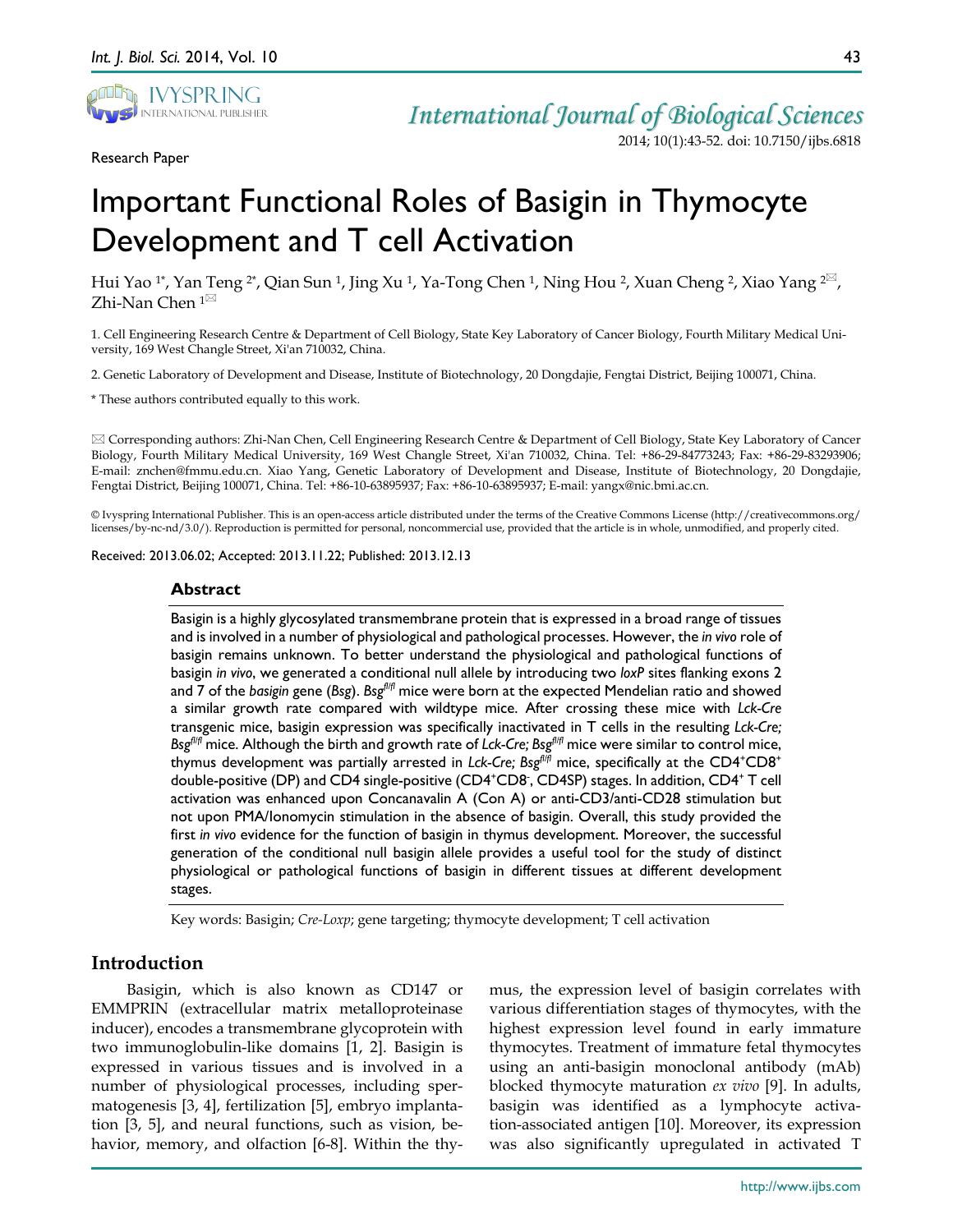lymphocytes. MAbs specific for basigin inhibited anti-CD3-induced T lymphocyte activation, presumably via the inhibition of the reorganization and clustering of GPI-anchored co-receptors within lipid rafts, which, in turn, altered downstream signaling events [11]. Our previous study showed that basigin was functionally linked to the formation of the immunological synapse [12]. However, the precise function and mechanism of basigin in regulating thymus development and T cell functions *in vivo* remains to be clarified. Basigin is also expressed in a large number of pathological conditions, including inflammation [13, 14], tissue repair/remodeling [15], ischemic disease [16, 17] and Alzheimer's disease [18]. It has been well established that basigin is overexpressed on the surface of tumor cells, and plays significant roles in tumor growth, angiogenesis, invasion, and metastasis by inducing the secretion of various matrix metalloproteinases [19], stimulating the production of vascular endothelial growth factor [20], activating cell signaling pathways [21, 22], preventing anoikis [23], and regulating metabolism [24], among others. Furthermore, overexpression of basigin in tumor tissues is correlated with the poor prognosis of patients with several types of solid tumors [25-28]. These results indicated that basigin is a widely expressed multifunctional protein and is implicated in a variety of physiological and pathological conditions.

Although basigin has been recognized to be a multifunctional protein, the molecular mechanisms underlying its diverse functions have yet to be elucidated. To examine the functions of basigin *in vivo*, Igakura *et al.* generated a *basigin* (*Bsg*) null mutant mouse (*Bsg-/-* ) using a conventional gene targeting strategy [3]. Using this mouse model, they revealed that basigin played a critical role in embryo implantation, reproduction, physiological neural functions, and the mitogenic response of lymphocytes upon a mixed lymphocytic response [4, 5, 29]. However, because most of the *Bsg-/-* embryos died around the time of implantation and only a small number of *Bsg-/* embryos survived until birth and into adulthood, it was very difficult to obtain a sufficient number of *Bsg-/-* mice for a more detailed phenotypic analysis. Moreover, the *Bsg-/-* mice that did survive into adulthood were smaller and weaker compared to wildtype controls. In addition, both male and female *Bsg*-/- mice were infertile, which prevented the establishment of several disease models for the study of the functions of basigin in a pathological context. Furthermore, knocking out the expression of basigin ubiquitously in all tissues prevented the ability to study its roles in specific tissues or at specific developmental stages, as well as the corresponding cellular and molecular mechanisms.

To overcome these disadvantages, we generated a conditional null allele for *basigin* using the *Cre-loxP* system. We also ablated the *basigin* gene in thymocytes and T lymphocytes using *Lck-Cre* transgenic mice. We found that *Lck-Cre; Bsgfl/fl* mice exhibited a significant reduction in the number of DP (double positive, CD4+CD8+) and CD4SP (single positive, CD4+CD8- ) thymocytes, and a high proliferation index of CD4+ T cells upon Concanavalin A (Con A) or anti-CD3/CD28 stimulation. To the best of our knowledge, this is the first study to provide insight into the *in vivo* role of *basigin* in thymocytic development. Moreover, *basigin* conditional null mice will be a valuable genetic tool used to uncover the *in vivo* role of *basigin* in specific tissues and at specific developmental stages.

## **Materials and Methods**

#### **Construction of the Targeting Vector**

The *basigin* conditional gene targeting vector was generated based on a PCR-based cloning strategy as previously described [30]. *Basigin* genomic DNA isolated from R1 ES cells (on 129/SV background) was used. To generate the targeting vector, the *basigin* fragment containing exons 2-7, a 1.5-kb fragment of the 5' arm and a 3.7-kb fragment of the 3' arm were amplified using PCR. The following PCR primers were synthesized by Invitrogen and used in this study: *Basigin* fragment with exons 2-7 primers: 5'-GTCGACCTTGTAGTAACGGGTACTAACCCTT-3' and 5'-ATCGATGACACACACATTGAGTCCCAG AGCA-3'; 5' arm primers: 5'-AAGGAAAAAAGCGG CCGCAGGCTGAATTTGATATTAGGGTCTC-3' and 5'-CCGCTCGAGCTCCATTTCTTTTCTGCTTGCGG GG-3'. 3' arm primers: 5'-CCCATCGATAGATCTAT AACTTCGTATAATGTATGCTATACGAAGTTATA GGTGGATGGCTGCTGTTGAAATAA-3' and 5'-CGGGGTACCCAGTTAATCAATGGTTGATCAA TCG-3'. The forward primer of the 3' arm was designed to introduce a *Bgl II* site and a *loxP* site into the PCR product. High-fidelity Taq polymerase (TaKaRa) was used for PCR amplification and all of the PCR products were confirmed by sequencing. These fragments were sequentially subcloned into the *pfrtI* vector (developed in our lab). A schematic of the conditional *basigin* targeting vector is shown in Fig. 1A.

## **Generation of Mice Carrying a conditional null allele for** *basigin*

After linearization by *Not I* (TaKaRa), the targeting vector was transfected into R1 ES cells. Colonies resistant to G418 and ganciclovir were screened by Southern blot and PCR. Correctly targeted ES cells were then microinjected into C57BL/6 blastocysts to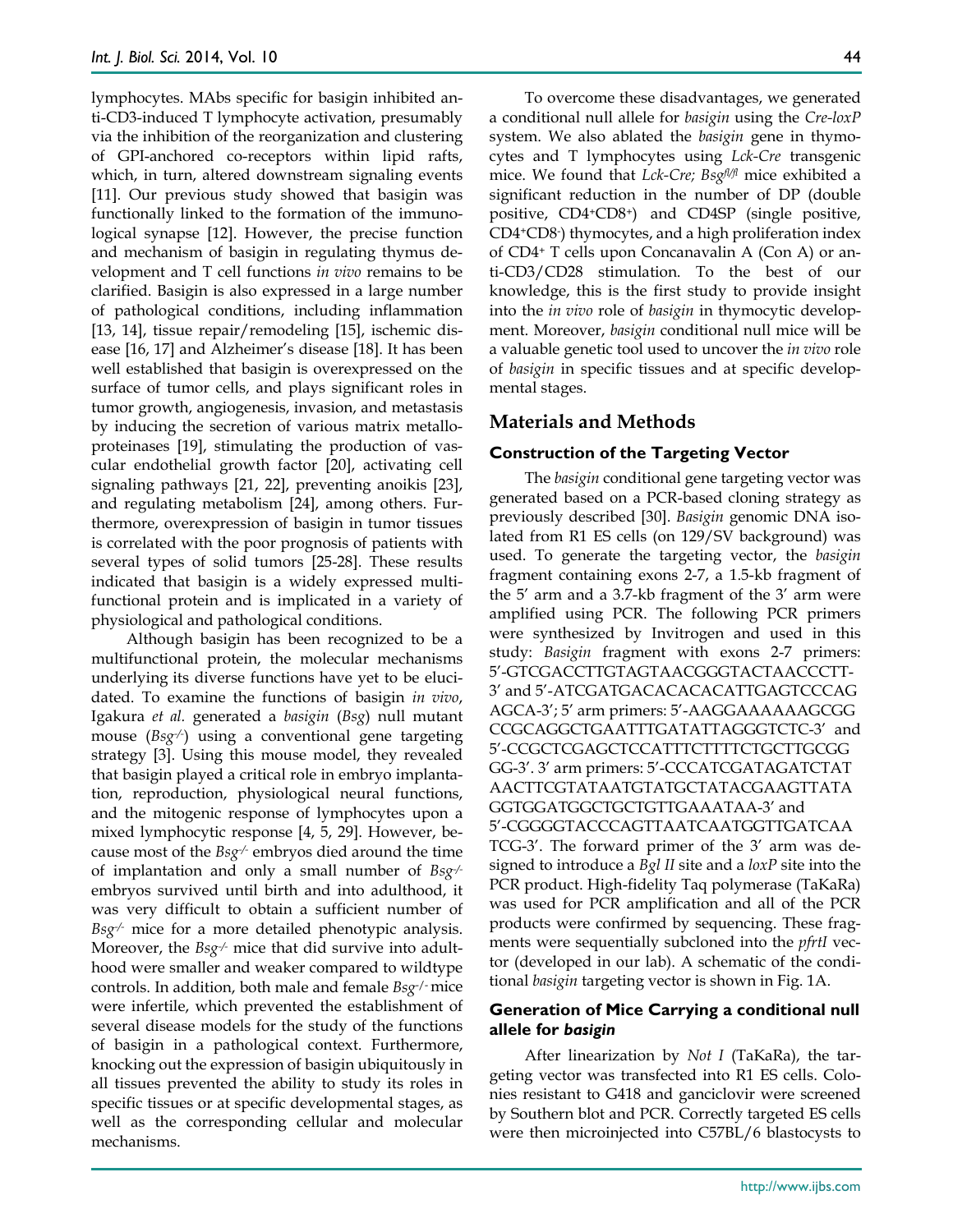generate chimeric mice, which were further bred to C57BL/6 mice to generate F1 offspring. The conditional *basigin* allele (*Bsgfn*) mice were bred with *Flp* transgenic mice to delete the *FRT* flanked *Neo* cassette to produce *Bsgfl* mice, which were then bred with *Lck-Cre* transgenic mice to generate *Lck-Cre; Bsgfl/fl* mice. All of the mice used in this study were housed in a specific pathogen-free facility. Moreover, all of the animal work was approved by the Fourth Military Medical University's institutional animal care and use committee and handled in strict accordance with good animal practice as defined by the relevant national animal welfare bodies.

#### **Genotypic analyses**

Mouse genotypes were analyzed using Southern blot and PCR. Genomic DNA from ES cells and tissues were prepared according to standard protocols. A Southern blot was performed using a digoxigenin-based labeling and detection kit (Roche) according to the manufacturer's instructions. The 5' arm homologous recombination was identified by PCR using a *Neo*-specific primer pair, P1: 5'-ACAGACCCATAG CCTACAGC-3' and P2: 5'-GCTACTTCCATTTGTCA CGT-3', expected to amplify a fragment of 2.1 kb in *Bsgfn* alleles. The *loxP* site flanked exon 7 was identified using a primer pair, P3: 5'-CTCTGGGACTCAATGTGTGT-3' and P4: 5'-AGGTGGGTTTTCTGTAAGGT-3', which was expected to amplify a 371-bp fragment in the wildtype allele and a 405-bp fragment in the targeted allele. The Flp-mediated deletion of the *Neo* cassette was identified using the primer pair, P5: 5'-CTGGAACTCCTAGCAATC-3' and P6: 5'-TGGGAAAGGGTTAGTAC-3', which was expected to amplify a 445-bp fragment in the *Neo*-deleted allele (*Bsgfl*) and a 377-bp fragment in the wildtype allele. The Cre-mediated deletion of the floxed exons 2 to 7 was identified using the primer pair, P7: 5'-CTGGAACTCCTAGCAATC-3' and P4, which was expected to amplify a 614-bp fragment (referred to as the deleted band). All of the PCR reactions were performed for 30 cycles of 94°C for 1 min, 55°C for 1 min, and 72°C for 0.5 or 2 minutes.

## **Cell isolation**

Spleens and thymuses were harvested from five-week-old mice and mechanically disrupted through a 70-µm strainer. After treatment with red blood cell lysis buffer (0.14 M NH4Cl in HEPES, pH 7.0), the cells were washed with a sterile phosphate buffer solution (PBS) and resuspended as a single cell suspension. The absolute cell number was quantified. The splenocytes were further isolated using a mouse CD4+ T cell-specific and B cell-specific isolation kit according to the manufacturer's instructions (Miltenyi Biotec Inc.). The purity of the obtained cells was further detected using flow cytometry with CD4 or CD19 mAbs (BD-Biosciences). Only cells with a purity greater than 95% were used for further analysis.

#### **Real-time quantitative PCR**

Total RNA obtained from isolated CD4+ T and B cells was extracted using Trizol reagent (Invitrogen). Single strand cDNA was synthesized from 1 μg of total RNA using the RNA reverse transcriptase kit (Takara). Real-time quantitative PCR was performed using the ABI PRISM 7000 Sequence Detection System (Applied Biosystems), and the TAKARA SYBR Premix Ex Taq was used for amplification according to the manufacturer's instructions. The mRNA level of *basigin* was detected using the primer pair, Bsg-1: 5'-TGGACCGTGTTCACATCCAT-3' and Bsg-2: 5'-ACCTCTTTAGCATAGTAGTCCGC-3'. β-actin was detected using the primer pair: Actin-1: 5'-GGCTGTATTCCCCTCCATCG-3' and Actin-2: 5'-CCAGTTGG TAACAA TGCCATGT-3'.

#### **Western blotting analyses**

Freshly isolated CD4+ T cells and B cells were immediately homogenized in protein lysis buffer. Thirty-micrograms of protein were isolated on 10% SDS-PAGE, transferred onto a PVDF membrane, and blotted using a goat-anti-basigin antibody (R&D Systems) or rabbit-anti-β-actin antibody (R&D Systems). After several washes, the membranes were incubated with HRP-conjugated anti-goat or anti-rabbit IgG (R&D Systems) and then visualized using ECL reagents (Amersham Bioscience).

#### **Flow cytometry**

Flow cytometry was performed according to previously described methods [9]. Freshly prepared single-cell suspensions of thymuses and spleens from at least eight animals per genotype were incubated using anti-CD16/32 to block FcRγ II/III, followed by staining with fluorochrome-conjugated mAbs. All of the antibodies were purchased from BD-Biosciences. Stained cells were analyzed using a FACSCalibur flow cytometer (BD-Biosciences) and CellQuest software (BD-Biosciences). The absolute cell number of each cell subset was calculated by the percentage of stained cells × total cell number.

#### **T cell proliferation assay**

Purified CD4+ T cells (5×104 cells/well) were incubated with either medium alone or with ConA (1 µg/mL, Sigma-Aldrich), plate-bound anti-CD3 and anti-CD28 (5 µg/mL and 5 µg/mL, BD-Biosciences, respectively), and PMA/Ionomycin (25 ng/mL/500 ng/mL, Sigma-Aldrich) for 72 hours at 37°C in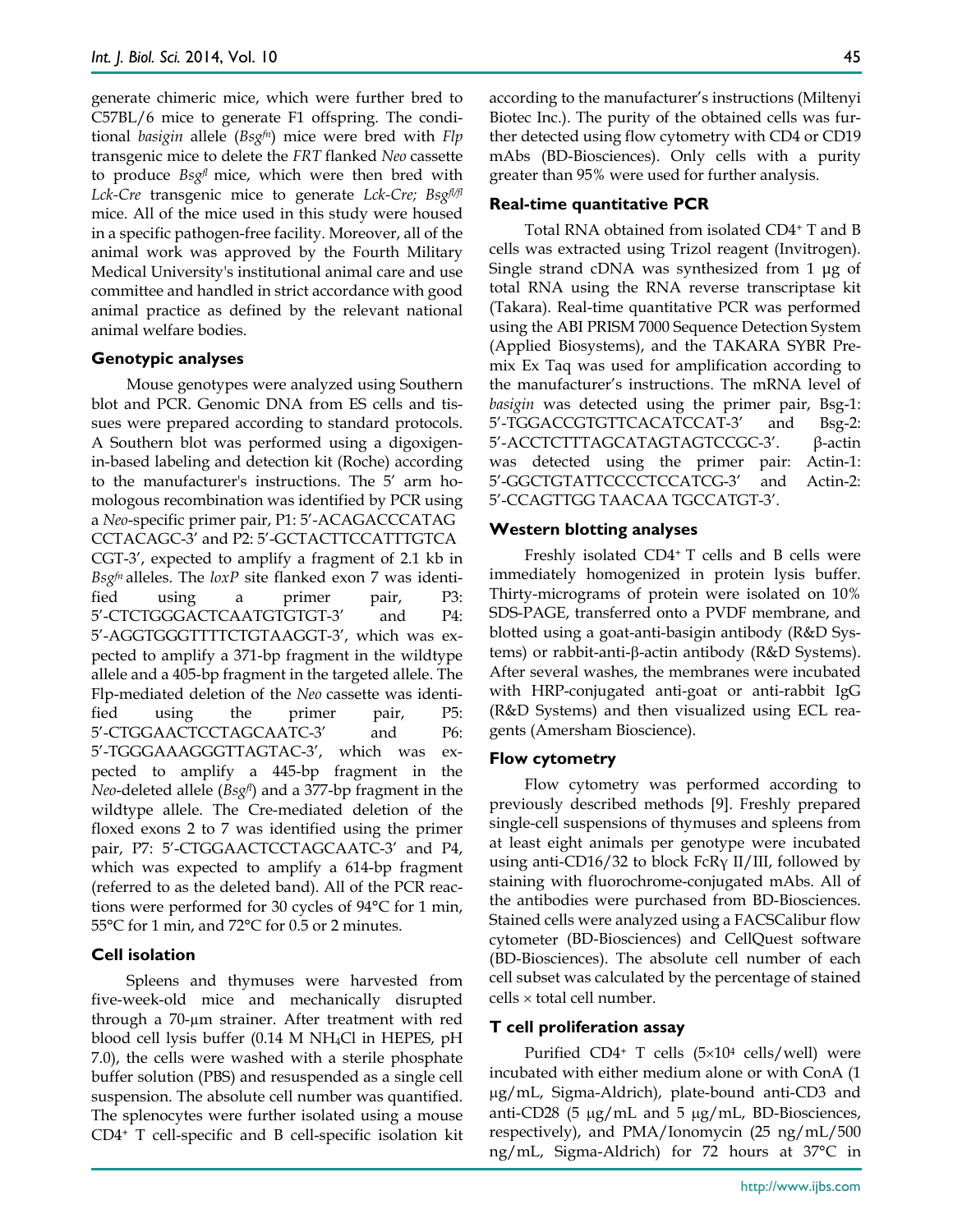96-well plates. Next, 20 µL of 20 µg/mL WST-1 (Roche) were added into each well, and the cultures were incubated at 37°C for an additional 4 hours. Next, the absorbance was measured at 450 nm and 630 nm. The proliferation index was calculated as (A450 nm - A630 nm) of the T cells cultured with different mitogens divided by (A450 nm - A630 nm) of the T cells cultured with medium alone.

#### **Statistical analysis**

The Graphpad prism software was used to manage the data. The results are presented as the means ± SD, and two-tailed Student's *t*-test was used to compare the significance between two groups. \**P* < 0.05 was considered significant.

#### **Results**

## **Generation of a conditional null allele for**  *basigin* **in mice**

The murine *Bsg* gene spans over 7.6 kb on chromosome 10 and contains 8 exons, including the noncoding exon 1 [31]. The full-length transcript of *basigin* is approximately 3.1 kb and encodes two isoforms of the basigin proteins 1 and 2, depending on

the alternative splicing of exon 2. **A** Because the gene fragment from exon 2 to exon 7 encodes over 97% of *basigin* amino acids, and deletion of this fragment will introduce a frame shift mutation in exon 8, a deletion of the gene fragment from exon 2 to exon 7 using *Cre* recombinase is expected to result in a null allele of basigin for both isoforms. To generate a conditional null allele for *basigin*, we flanked exon 2 and exon 7 with two *loxP* sites. The *pfrtI* vector, which contains a *Neo* cassette flanked by two *FRT* sites, a *loxP* site and an *Hsv-tk* cassette, was used to construct

Figure 1. Generation of the conditional null allele for *basigin*. **A.** Strategy for generating the conditional targeting vector, targeted *Bsgfn* allele, targeted *Bsgfl* allele and excised allele *Bsg-* . Flp-mediated excision of *Neo* cassette from the *Bsgfn* allele resulted in the *Bsgfl* allele, and Cre-mediated excision of the *loxP* sites resulted in the *Bsg-* allele. The 3' external probe for the Southern blot is indicated by the thick lines. The predicted lengths of the Southern fragments are indicated by the double arrow lines. PCR primers used to identify the targeted and deleted alleles are indicated by the arrows. N, *Not I*. **B.** Correctly targeted ES cells were confirmed by Southern blot analysis. Genomic DNA was isolated from ES cells, digested with *Not I* and subjected to Southern blot analysis using a 3'

the conditional gene targeting vector. First, we inserted a 1.5-kb fragment located in intron 1 of *basigin*  into the *pfrtI* vector for the 5' homology recombination arm, and then inserted a 3.2-kb fragment containing exons 2 to 7 downstream of the *loxP* site into the *pfrtI* vector, followed by a 3.7-kb fragment containing a second *loxP* site and exon 8 inserted into the *pfrtI* vector to form the 3' homology recombination arm (Fig. 1A). After linearization by *Not I*, the targeting vector was electroporated into R1 embryonic stem cells (ES). Three out of 192 (1.6%) ES clones with G418- and ganciclovir- resistance showed correct recombination as detected by Southern blot using an external 3' probe, which exhibited a 4.1-kb targeted allele (referred to as *Bsgfn*, fn denotes floxP-neo) band in addition to an 8.1-kb wildtype allele (referred to as *Bsg+*) band (Fig. 1A and 1B). The 5' arm homologous recombination event of the targeted ES clones was also confirmed by PCR using a *Neo* specific primer pair, P1 and P2, which amplified a unique 2.1-kb fragment of the *Bsgfn* allele, but not the *Bsg+* allele (Fig. 1A and 1C). These results demonstrated that three targeted ES clones with the floxed *basigin* allele (*Bsgfn*) had been successfully generated.



external probe as indicated in Fig. 1A. **C.** The 5' arm homologous recombination events in targeted ES cells were confirmed by PCR using primers P1 and P2. **D.** Deletion of the *Neo* cassette was identified by PCR using primers P5 and P6.

B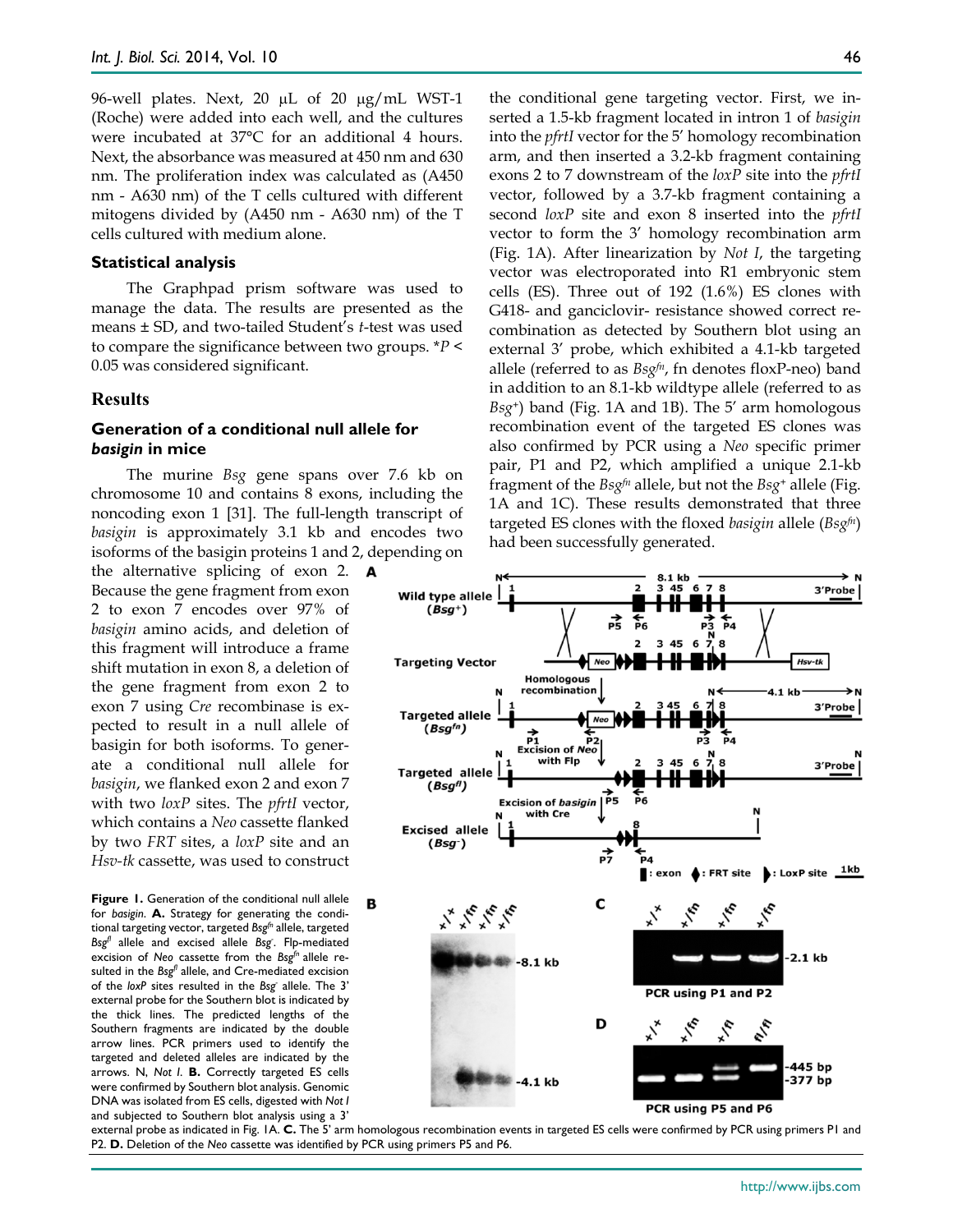The correctly targeted ES cells were then microinjected into blastocysts obtained from 129/SV mice to generate chimeric mice according to standard protocols [32]. F1 mice were analyzed by PCR using primers P3 and P4 to validate germline transmission of the *Bsgfn* allele (data not shown). Because the *Neo*  cassette located in intron 1 could potentially disrupt basigin mRNA transcription, splicing, or stability, we removed it by crossing the *Bsgfn/+* mice to *Flp* transgenic mice [33], which resulted in *Bsgfl/+* mice (Fig. 1A, f denotes floxP). The deletion of the *Neo* cassette was confirmed by PCR with primers P5 and P6, which amplified a 445-bp fragment from the *Bsgfl* allele but only a 377-bp fragment from the wildtype allele (Fig. 1A and 1D). Heterozygous *Bsgfl/+* mice were intercrossed to generate homozygous *Bsgfl/fl* mice, which were born at the expected Mendelian ratio (*Bsg+/+*: *Bsgfl/+*: *Bsgfl/fl* = 54: 117: 61). Both male and female *Bsgfl/fl* mice were viable, fertile, and presented no genotype-dependent differences in gross morphological abnormalities, indicating that the floxed basigin allele (*Bsgfl* ) was a functional basigin allele.

## **Conditional deletion of** *basigin* **allele using**  *Lck-Cre* **transgenic mice**

To demonstrate that the *Bsgfl* allele could be deleted using Cre recombinase *in vivo* and to obtain additional information regarding the role of *basigin* in thymocyte development and T lymphocyte activation, *Bsgfl/fl* mice were mated to *Lck-Cre* transgenic mice, which have been successfully used to delete floxed genes in thymocytes and T lymphocytes [34]. We designed PCR primers (Fig. 1A) to amplify the deleted

allele (using primers P7 and P4; 614-bp product in length) and undeleted allele (using primers P3 and P4; 405-bp product in length).

**Figure 2.** Deletion of the *Bsgfl* allele in *Lck-Cre; Bsgfl/fl* mice. **A.** PCR analysis of the *basigin* deletion on genomic DNA obtained from the thymus, spleen and liver. Primers P3, P4 and P7 were added in a same tube for PCR reaction in this experiment. **B.** Real-time quantitative PCR. The relative mRNA level of basigin in CD4<sup>+</sup> T cells isolated from *Bsgfl/fl* mice was presented as 1, and the mRNA levels of basigin in other cells were expressed as a relative ratio.  $n = 4$ . \*\*,  $P <$ 0.01. **C.** Western blot analysis. Total protein from the CD4<sup>+</sup> T cells and B cells were immunoblotted using an anti-basigin antibody. β-actin was used as the loading control.

The PCR results showed no deleted band in tissues obtained from control mice, but a strong deleted band in genomic DNA from the thymus, a moderate band in the spleen, and no deleted allele band in the genomic DNA from liver of the *Lck-Cre; Bsgfl/fl mice* (Fig. 2A) was observed, which was consistent with the level of T lymphocytes in these tissues. However, a very weak undeleted band in the PCR results of the thymus was still present, which might have been amplified from the genomic DNA of cells lacking *Cre* expression in the thymus, such as thymic epithelial cells. To further investigate whether *Lck-Cre*-mediated excision of the *Bsgfl* allele was T lymphocyte-specific, we isolated CD4+ T lymphocytes and CD19+ B lymphocytes from the spleen and measured the basigin expression both at the mRNA and protein level. Real-time quantitative PCR data showed that *basigin*  mRNA was normal in CD4+ T lymphocytes from control *Bsgfl/fl* mice, but was undetectable in the CD4+ T lymphocytes from *Lck-Cre; Bsgfl/fl* mice. However, the basigin mRNA level in B lymphocytes showed no difference between mice of the two different genotypes (Fig. 2B). Using a western blotting analysis, the specific deletion of basigin protein in CD4+ T lymphocytes of *Lck-Cre; Bsgfl/fl* mice was also verified using an anti-basigin antibody (Fig. 2C). These results demonstrated that the *Bsgfl* allele could be specifically deleted in thymocytes and subsequent T lymphocytes in *Lck-Cre; Bsgfl/fl* mice. In addition, the *Bsgfl/fl* mice could be used for tissue-specific deletion of *basigin* using previously developed *Cre* transgenic mouse models.

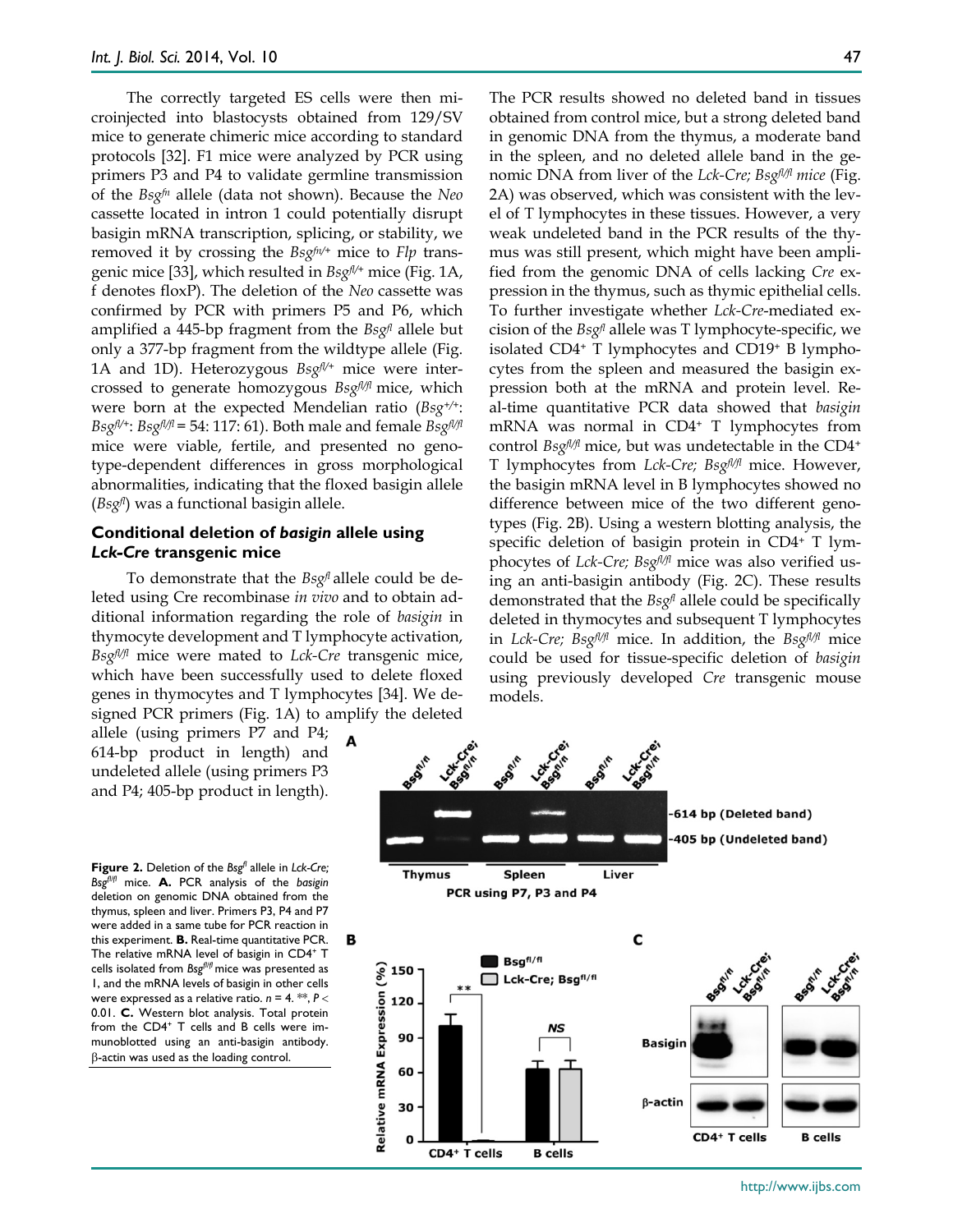

**Figure 3.** Targeted disruption of the *basigin* resulted in a decrease in thymic cellularity. Thymocytes were obtained from 5-week-old mice. **A.** Thymus weight (left) and absolute cell number of total thymocytes (right) were assessed. n = 8 per group. **B.** Analysis of CD4<sup>+</sup> and CD8<sup>+</sup> thymocytes from *Lck-Cre*; *Bsgfl/fl* mice and their control littermates using flow cytometry. C. The absolute cell number of the DN, DP, CD4SP and CD8SP thymocytes. n = 8. *NS*, no significance. \*, *P* < 0.05; \*\*, *P* < 0.01.

## **Analysis of thymocytes from** *Lck-Cre; Bsgfl/fl* **mice**

General observation and physical examination apparently showed that the *Lck-Cre; Bsgfl/fl* mice showed no obvious difference in development and growth compared to the control mice (*Bsgfl/fl*). No defects were found in the size and tissue structure of major organs in adult mice, including heart, lung, liver, kidney, and other organs. Previous reports have shown the involvement of basigin in thymus development *ex vivo*; thus, we examined whether the development of thymus was impaired in the absence of basigin in *Lck-Cre; Bsgfl/fl* mice. We isolated the thymus from 5-week-old mice and found a significant reduction in thymus weight in *Lck-Cre; Bsgfl/fl* mice compared to that in control mice (Fig. 3A left). The total number of thymocytes in *Lck-Cre; Bsgfl/fl* mice was approximately 29% lower compared to control mice (Fig. 3A right). Quantification of individual thymocyte subsets using flow cytometry with CD4 and CD8 mAbs showed that the number of DP and CD4SP thymocytes from *Lck-Cre; Bsgfl/fl* mice was reduced by 32% and 22%, respectively, compared to control mice (Fig. 3B and 3C). However, the absolute number of DN (double-negative, CD4-CD8-) and CD8SP (CD4- CD8+) thymocytes showed no significant difference between mice of the two different genotypes

(Fig. 3C). Similar results were also found in the thymus from 2-week-old *Lck-Cre; Bsgfl/fl* mice and their control mice (Supplementary Material: Fig. S1). The above results indicated that basigin expression in T lymphocytes is necessary for thymocyte development, particularly at the DP and CD4SP stage. Since the observed drop of cell number in thymus mainly came from DP subset, we assessed freshly isolated thymocytes by Annexin V versus PI staining to investigate whether increased apoptosis of DP thymocytes accounted for the reduced thymocyte numbers. However, there were no significant difference of apoptotic DP thymocytes between *Lck-Cre; Bsgfl/fl* mice and the control mice (Supplementary Material: Fig. S2).

## **Analysis of peripheral T cells from** *Lck-Cre; Bsgfl/fl* **mice**

We also analyzed the number of peripheral T cells isolated from the *Lck-Cre; Bsgfl/fl* mice. In contrast to the population variation found in thymocytes, the total number of splenocytes was slightly, but not significantly, reduced in *Lck-Cre; Bsgfl/fl* mice compared to control mice (Fig. 4A). An analysis of splenocytes using CD4 and CD8 mAbs also did not show significant changes in the percentage and total number of CD4+ T lymphocytes and CD8+ T lymphocytes (Fig. 4B and 4C). Because basigin has previously been reported to be highly expressed on activated T lymphocytes, we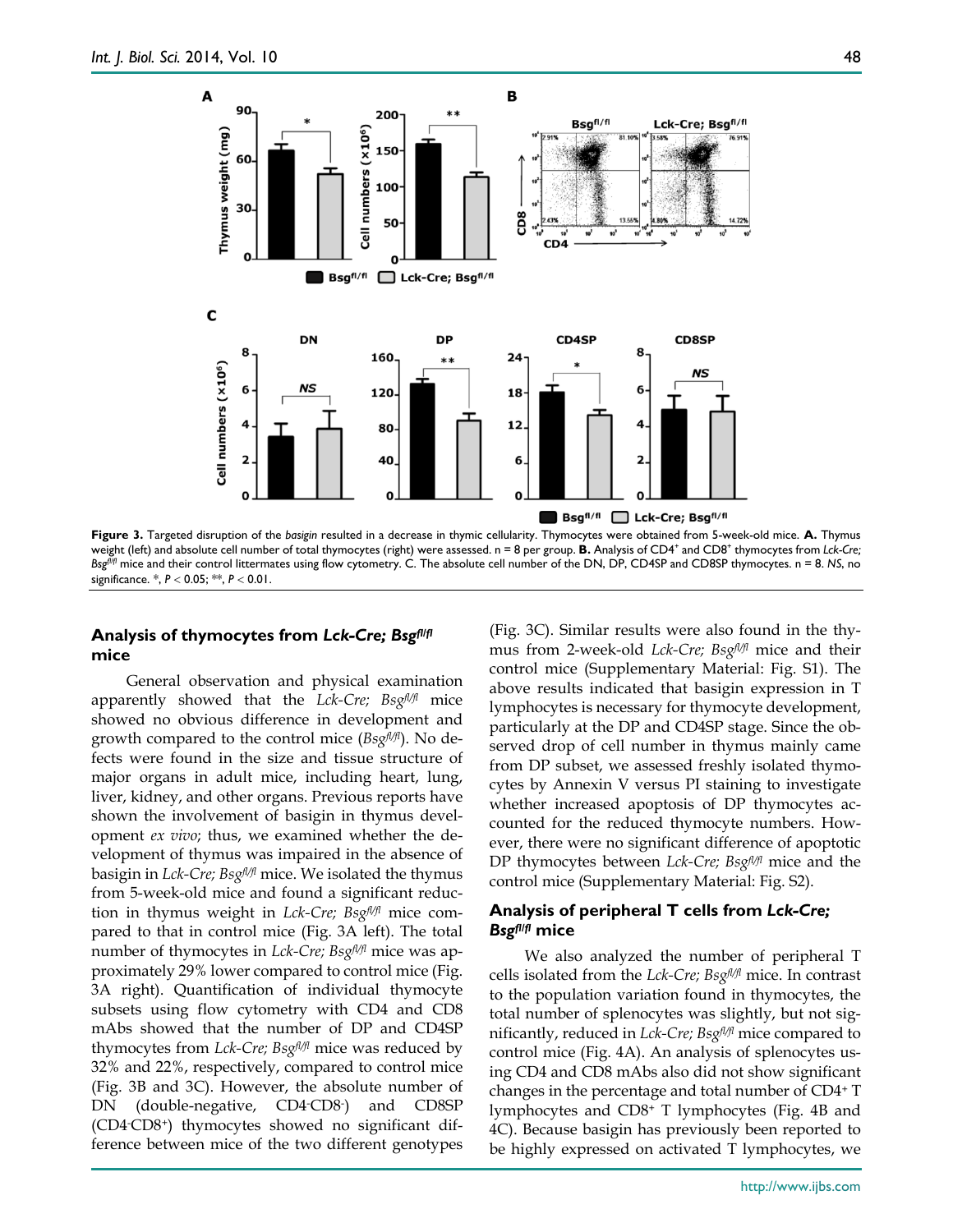next analyzed whether T lymphocyte activation was affected in the absence of basigin expression. CD4+ T lymphocytes were isolated from the spleen, and stimulated with ConA, anti-CD3/CD28 antibodies, PMA/Ionomycin and control medium. In the control medium treatment group, no difference in the proliferative index was observed between the *Lck-Cre; Bsgfl/fl* mice and control mice. However, after stimulation with ConA and anti-CD3/CD28 antibodies, the proliferation index of the CD4+ T lymphocytes isolated from *Lck-Cre; Bsgfl/fl* mice was significantly increased compared to that of the CD4+ T lymphocytes from the control mice (Fig. 4D). In contrast, the proliferation index of CD4+ T lymphocytes from *Lck-Cre; Bsgfl/fl* mice stimulated with PMA/Ionomycin was the same as that of the control CD4+ T lymphocytes. To examine whether deletion of basigin enhanced T cell activation

via T cell receptor (TCR), we measured the expression of CD69 on CD4+ T cells stimulated with anti-CD3/CD28 antibodies. As shown in Figure 4E, expression of CD69 was nearly undetectable in unstimulated CD4+ T cells from both *Lck-Cre; Bsgfl/fl* mice and control mice. However, expression level of CD69 on the CD4+ T cells from *Lck-Cre; Bsgfl/fl* mice was higher than that from control mice after stimulation. Consistent with the proliferation index result, the percentages of CD69+ cells were also significantly increased in stimulated CD4+ T cells from *Lck-Cre; Bsgfl/fl* mice compared to that from control mice (Figure 4F). Taken together, the above results indicated that basigin may regulate T cell activation via T cell receptor activation and may not directly regulate Ca2+ storage release and protein kinase C signaling pathway.<br>**B** 



**Figure 4.** Analysis of peripheral T cells from *Lck-Cre; Bsgfl/fl* mice and their control mice. T lymphocytes were freshly isolated from the spleens of 5-week-old Lck-Cre; Bsg<sup>fl/f</sup> mice and their control mice. **A.** Analysis of the spleen weight and absolute cell number of total splenocytes. n = 8. **B.** Analysis of CD4<sup>+</sup> and CD8<sup>+</sup> T lymphocytes using flow cytometry. **C.** The absolute cell number of CD4<sup>+</sup> and CD8<sup>+</sup> T lymphocytes. n = 8. **D.** Proliferation analysis of CD4<sup>+</sup> T lymphocytes stimulated with medium, ConA, anti-CD3/CD28 antibodies and PMA/Ionomycin. n = 4. **E.** CD69 expression in CD4+ T lymphocytes stimulated or unstimulated with anti-CD3/CD28 antibodies for 18 hours. **F.** Percentages of CD69 positive cell in CD4<sup>+</sup> T lymphocytes. n = 3. \*, *P* < 0.05. NS, no significance.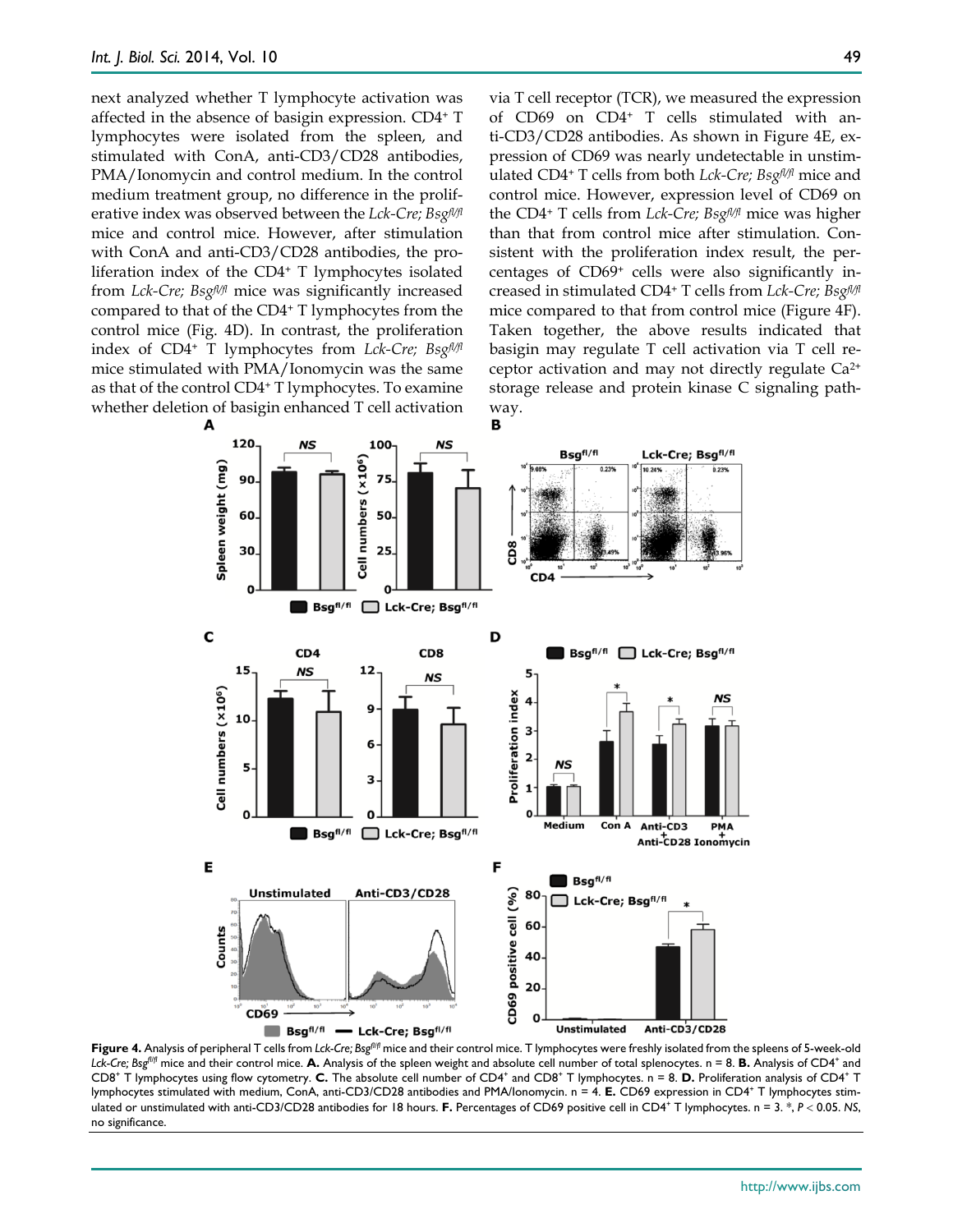## **Discussion**

In this study, we generated a conditional null allele for *basigin* (*Bsgfl*) in mice using the *Cre-loxP* system. *Bsgfl/fl* mice were born at the expected Mendelian ratio and exhibited a growth rate similar to wildtype mice. Next, we generated *Lck-Cre; Bsgfl/fl* mice by intercrossing the *Bsgfl/fl* mice with *Lck-Cre* transgenic mice. In *Lck-Cre; Bsgfl/fl* mice, the floxed *basigin* gene was specifically inactivated in thymocytes and T lymphocytes but not in B lymphocytes or other somatic cells. A phenotypic analysis revealed that *Lck-Cre; Bsgfl/fl* mice showed no obvious difference in birth and growth rates compared to control mice, except for significant reduction in thymus weight and total number of thymocytes. Inactivation of basigin in T lymphocytes also significantly decreased the number of DP and CD4SP cells in the adult thymus, and enhanced the proliferation of CD4+ T cells upon ConA or anti-CD3/CD28 stimulation.

Basigin is a multifunctional protein that is thought to be involved in a variety of physiological and pathological activities, such as embryo development, reproduction, immune response and tumor metastasis [1, 3-5, 28]. However, the *in vivo* functions of basigin are still unclear, partly due to the shortage of appropriate experimental animal models. In addition, basigin knockout mice have been previously generated using a conventional gene targeting strategy [3]; however, only a very small number of *Bsg-/* embryos survive to birth and develop into small, weak, and infertile adult mice. These developmental challenges prevented an elaborate phenotypic analysis and the establishment of some disease models. To overcome these disadvantages, Kadomatsu et al. generated a hybrid *Bsg-/-* mouse line known as "reverse F2," by intercrossing F2 animals from the F1 hybrid offspring of 129/SV chimera and C57BL/6J animals with a C57BL/6J congenic mouse line [35]. The "reverse F2" *Bsg-/-* mice were born at an expected frequency  $(\sim 20\%)$ , possibly because of the specific genetic background and the composition of the flanking region of the *Bsg* gene, but not the normal function of basigin. Moreover, because basigin is expressed in different cell types and may function via cell-cell interaction, knocking out basigin expression in all cells prevented the further study of its role in specific cell types and its corresponding cellular and molecular mechanisms. Here, we generated a conditional null allele for basigin using the *Cre-loxP* system. In contrast to the previously reported *Bsg-/-*mice, *Bsgfl/fl* mice showed no fertility and growth defects, indicating that the insertion of the *loxP* sites had no effect on *basigin* gene activity. Intercrossing *Bsgfl/fl* mice with *Lck-Cre* transgenic mice demonstrated an effective

knockout of the *basigin* gene in cells with *lck* promoter activity (thymocytes and T lymphocytes), which demonstrated that *Bsgfl/fl* mice could be a very useful tool to study basigin's *in vivo* physiological and pathological functions in specific cell types and at different development stages.

*Lck-Cre; Bsgfl/fl* mice also showed no difference in birth and growth rate compared to control mice, which enabled further analysis of basigin's function in thymus development. First, we found that the thymuses of *Lck-Cre; Bsgfl/fl* mice were significantly smaller compared to control *Bsgfl/fl* mice, which was accompanied by a significant reduction in the number of thymocytes (Fig. 3A). Reno et al. previously reported that a basigin-specific mAb (RL73.2) could block the *ex vivo* development of fetal thymocytes into mature T cells by reducing the number of live cells in a fetal thymic organ culture, which predominantly occurred at the transition between the DN3 and DN4 stages; however, treatment with the mAb did not result in an increase in cell death in adult thymocytes [9]. Because the expression of the *Lck-Cre* transgene used in our study might be initiated after the DN2 stage [34], the inactivation of *basigin* was expected to begin as early as the DN3 stage. This may have contributed to the weak undeleted band observed in the PCR test using thymus genomic DNA obtained from the *Lck-Cre; Bsgfl/fl* mice (Fig. 2A). However, *Lck-Cre; Bsgfl/fl* mice did not show any significant change in the number of DN cells in the adult thymus, and exhibited a significantly decreased cell number of DP and CD4SP cells in the adult thymus compared to controls, which were inconsistent with Reno's findings. Our results showed an important *in-vivo* function of basigin in thymus development at the DP stage and CD4SP stage.

In contrast to the population variation found in the thymus, the relative proportions and absolute numbers of peripheral CD4 and CD8 T cell were similar between *Lck-Cre; Bsgfl/fl* mice and controls (Fig. 4B and 4C). The possible reason was that maintenance of the peripheral T cell population does not only depend on the influx of thymic emigrants cells, but also depend on the homeostatic mechanism [36]. When the number of peripheral T cells is severely depleted in some pathological case, the remaining T cells sense the increased availability of "space" and undergo spontaneous proliferation to re-establish homeostasis. Although the molecular basis remains unclear, interaction of TCR with self-peptide/MHC molecules seem to participate in the homeostatic proliferation of peripheral T cells [37]. We found that CD4+ T cells from *Lck-Cre; Bsgfl/fl* mice expressed higher level of CD69 (Fig 4E) and proliferated stronger after stimulation with anti-CD3/CD28 antibodies (Fig 4D and 4F),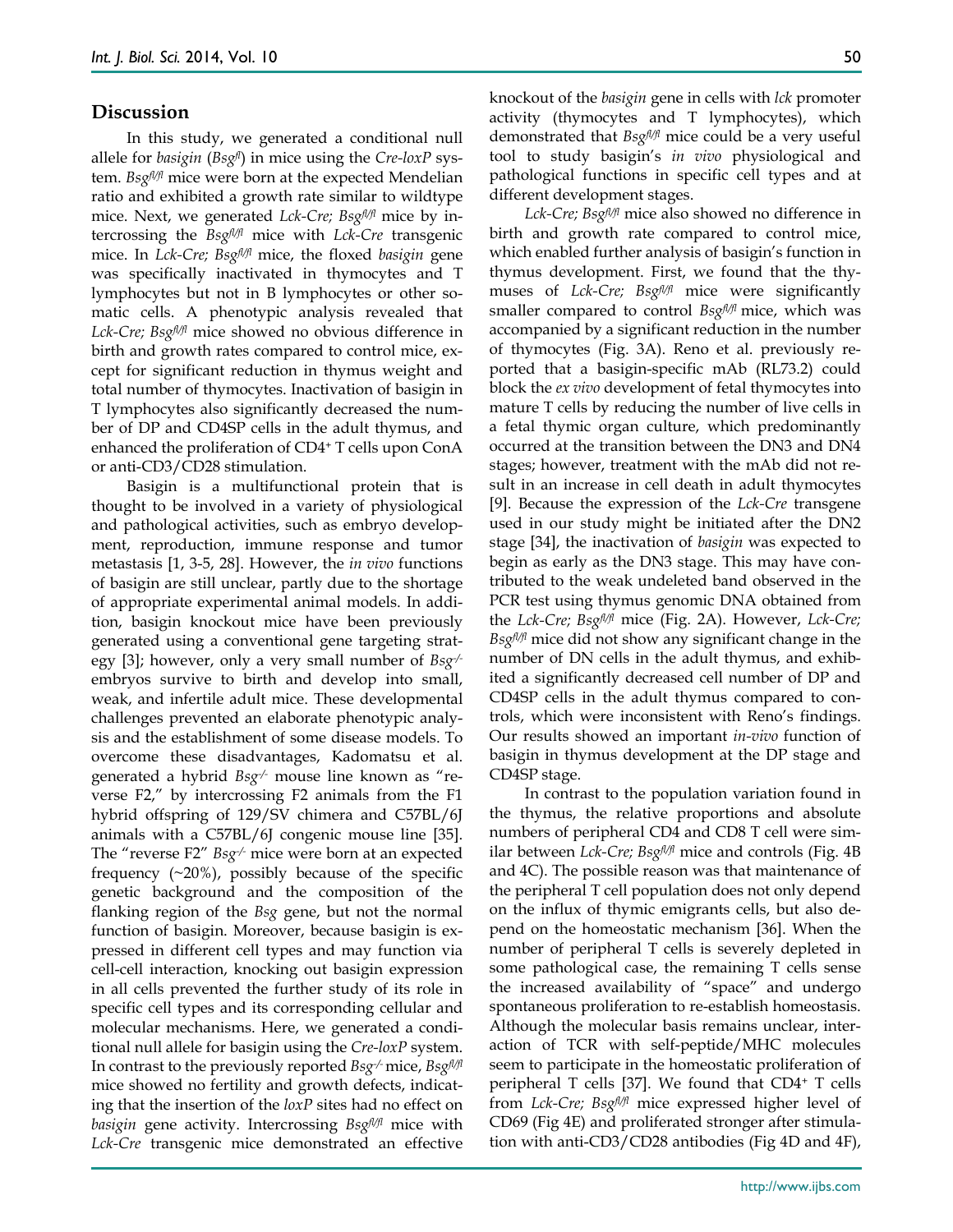compared with the control cells. These results suggested that deletion of basigin may plays an important role in T cell activation and proliferation via elevating TCR signal strength. It is possible that deletion of basigin also augments the signals delivered by the complex of TCR and self-peptide/MHC molecules, and facilitates homeostatic proliferation of CD4+ T cells in *Lck-Cre; Bsgfl/fl* mice.

Igakura et al. previously found that the mitogenic response of lymphocytes upon a mixed lymphocyte reaction was greater in *Bsg-/-* mice [3, 29]. Our previous *in vitro* study showed that the engagement of basigin with a specific anti-basigin mAb in human T lymphocytes strongly inhibited T cell proliferation and disrupted the formation of the immunological synapse [12]. To the best of our knowledge, we are the first to show that the genetic ablation of basigin in T lymphocytes alone did not affect the proliferation or survival of CD4<sup>+</sup> T cells isolated from the adult spleen but, rather, resulted in a significantly enhanced proliferation of CD4+ T cells upon ConA or anti-CD3/CD28 stimulation. This finding suggested that basigin may not to be a general regulator of T cell survival or proliferation but may suppress the activation or proliferation of T cells via TCR activation. Cytosolic  $Ca<sup>2+</sup>$  dynamics is important for the precise control of T cell activation, and relies on the extracellular Ca2+ influx following TCR activation and intracellular storage release evoked by downstream signals of TCR stimulation. Our previous study showed that anti-basigin mAb could inhibit cytosolic Ca2+ concentrations when added together with anti-CD3/CD28 antibodies. However, in the present study, no difference in the T cell proliferation index was observed between the *Lck-Cre; Bsgfl/fl* mice and control mice upon PMA/Ionomycin stimulation, suggesting that the suppression of basigin on  $Ca^{2+}$ mobility may rely on TCR activation, or that basigin may only inhibit the TCR-mediated Ca2+ influx, but not the release of intracellular Ca2+. Further elucidation of the mechanistic functions of basigin in thymus development and T lymphocyte function are required and are currently ongoing in our lab. Moreover, *Lck-Cre; Bsgfl/fl* mice will be a useful tool for the exploration of basigin function in T lymphocytes.

To the best of our knowledge, this study presented the first *in vivo* evidence for the function of basigin in thymus development. In addition, the successful generation of the conditional null allele for basigin provides a useful tool for the tissue- and developmental stage-specific ablation of *basigin* using previously developed *Cre* transgenic mouse models.

## **Supplementary Material**

Fig.S1 – Fig.S2. http://www.ijbs.com/v10p0043s1.pdf

#### **Acknowledgements**

We thank Dr. Hua Han for providing us with *Lck-Cre* transgenic mice. This work is supported by China National Basic Research Program (NO. 2009CB521704); China National Key Project of Scientific and Technical Supporting Programs (NO. 2006BAI23B02); Key Project of China National Natural Science Fund (NO. 81030058); China National Major Project (NO. 2013ZX09301301); the National Science and Technology Major Projects (NO. 2012AA020806) and the China National Natural Science Foundation (NO. 30800573).

## **Competing Interests**

The authors have declared that no competing interest exists.

#### **References**

- 1. Muramatsu T, Miyauchi T. Basigin (CD147): a multifunctional transmembrane protein involved in reproduction, neural function, inflammation and tumor invasion. Histol Histopathol. 2003; 18:981-7.
- 2. Biswas C, Zhang Y, Decastro R, et al. The human tumor cell-derived collagenase stimulatory factor (renamed EMMPRIN) is a member of the immunoglobulin superfamily. Cancer Res. 1995; 55:434-9.
- 3. Igakura T, Kadomatsu K, Kaname T, et al. A null mutation in basigin, an immunoglobulin superfamily member, indicates its important roles in peri-implantation development and spermatogenesis. Dev Biol. 1998; 194:152-65.
- 4. Toyama Y, Maekawa M, Kadomatsu K, et al. Histological characterization of defective spermatogenesis in mice lacking the basigin gene. Anat Histol Embryol. 1999; 28:205-13.
- 5. Kuno N, Kadomatsu K, Fan QW, et al. Female sterility in mice lacking the basigin gene, which encodes a transmembrane glycoprotein belonging to the immunoglobulin superfamily. FEBS Lett. 1998; 425:191-4.
- 6. Fan QW, Yuasa S, Kuno N, et al. Expression of basigin, a member of the immunoglobulin superfamily, in the mouse central nervous system. Neurosci Res. 1998; 30:53-63.
- 7. Naruhashi K, Kadomatsu K, Igakura T, et al. Abnormalities of sensory and memory functions in mice lacking Bsg gene. Biochem Biophys Res Commun. 1997; 236:733-7.
- 8. Philp NJ, Ochrietor JD, Rudoy C, et al. Loss of MCT1, MCT3, and MCT4 expression in the retinal pigment epithelium and neural retina of the 5A11/basigin-null mouse. Invest Ophthalmol Vis Sci. 2003; 44:1305-11.
- 9. Renno T, Wilson A, Dunkel C, et al. A role for CD147 in thymic development. J Immunol. 2002; 168:4946-50.
- 10. Kasinrerk W, Fiebiger E, Stefanova I, et al. Human leukocyte activation antigen M6, a member of the Ig superfamily, is the species homologue of rat OX-47, mouse basigin, and chicken HT7 molecule. J Immunol. 1992; 149:847-54.
- 11. Staffler G, Szekeres A, Schutz GJ, et al. Selective inhibition of T cell activation via CD147 through novel modulation of lipid rafts. J Immunol. 2003; 171:1707-14.
- 12. Hu J, Dang N, Yao H, et al. Involvement of HAb18G/CD147 in T cell activation and immunological synapse formation. J Cell Mol Med. 2010; 14:2132-43.
- 13. Damsker JM, Okwumabua I, Pushkarsky T, et al. Targeting the chemotactic function of CD147 reduces collagen-induced arthritis. Immunology. 2009; 126:55-62.
- 14. Zhu P, Lu N, Shi ZG, et al. CD147 overexpression on synoviocytes in rheumatoid arthritis enhances matrix metalloproteinase production and invasiveness of synoviocytes. Arthritis Res Ther. 2006; 8:R44.
- 15. Gabison EE, Hoang XT, Mauviel A, et al. EMMPRIN/CD147, an MMP modulator in cancer, development and tissue repair. Biochimie. 2005; 87:361-8.
- 16. Boulos S, Meloni BP, Arthur PG, et al. Evidence that intracellular cyclophilin A and cyclophilin A/CD147 receptor-mediated ERK1/2 signalling can protect neurons against in vitro oxidative and ischemic injury. Neurobiol Dis. 2007; 25:54-64.
- 17. Seko Y, Fujimura T, Taka H, et al. Hypoxia followed by reoxygenation induces secretion of cyclophilin A from cultured rat cardiac myocytes. Biochem Biophys Res Commun. 2004; 317:162-8.